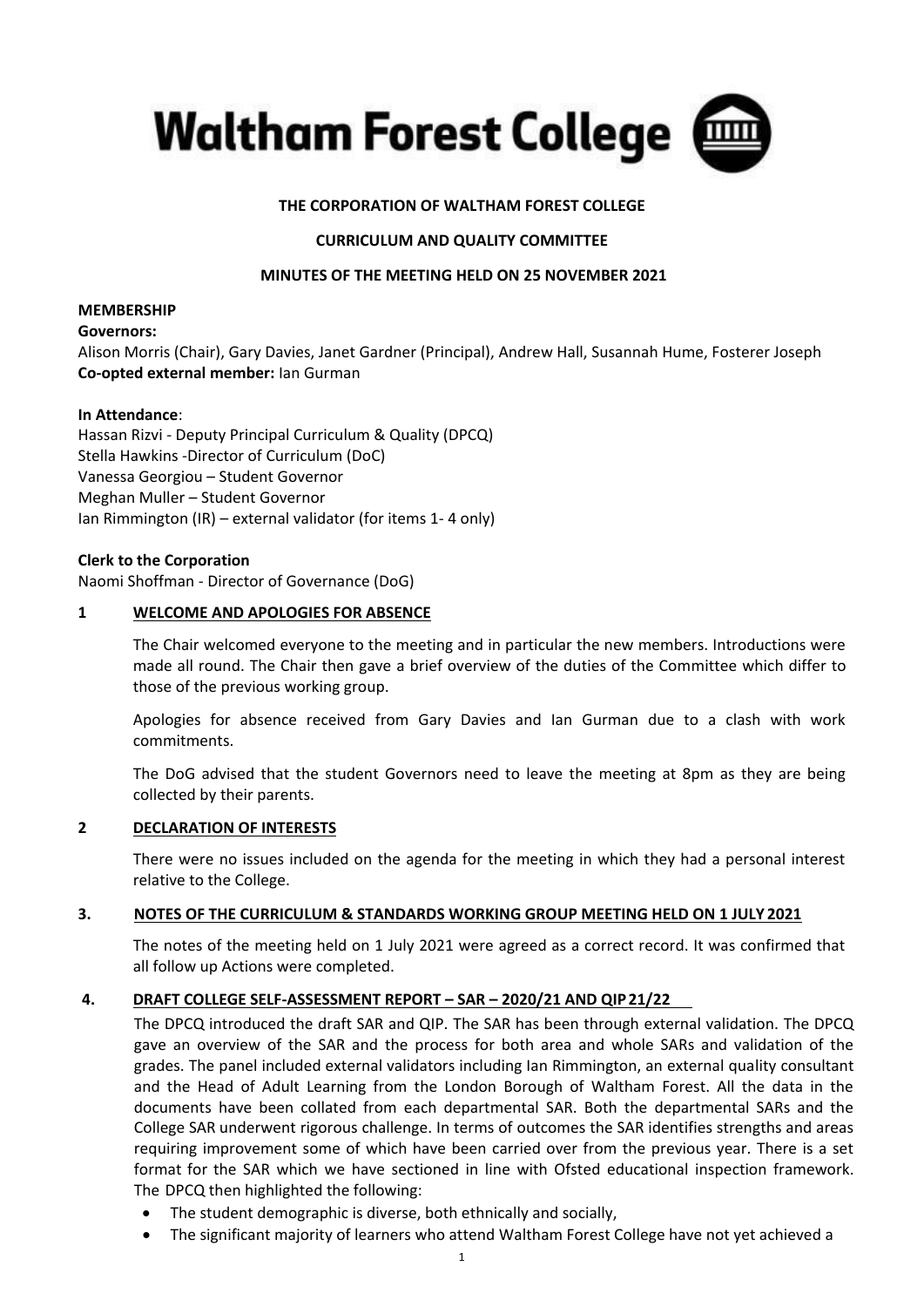grade 4 or above in GCSE English and maths

- The College delivers ESOL to a large number of local communities.
- A large number of students come from outside the borough
- The College curriculum addressed the skills gap, in terms of the local, regional and national priorities and local and surrounding area community demographic.
- In response to the challenges of the Covid-19 pandemic the College used all its available resources to support learners and staff to successfully meet and overcome those multi-faceted challenges. Any risks to a positive learner experience were mitigated as far as possible and additional support was offered for students where needed
- In order to meet the Teaching, Learning and Assessment (TLA) challenges presented by the pandemic, strategies were put in place to ensure the implementation of the curriculum intent met the needs of learners, the community and local and national skills needs. Sequencing, delivery plans and practical activities were front loaded where possible in the first term to mitigate against the disruption to learning in the event of another lockdown
- Overall effectiveness judgement remains "Good".
- All aspects are graded Good.

Mr Rimmington was then invited to present his assessment.

Mr Rimmington reported that this year's SAR is more evidence based, robust and complete than in previous years. He highlighted the following:

- There is a lot of strong data with a lot of rates above national or last year's rates. The College has managed to achieve all this despite the challenges of the pandemic.
- There is also a lot of good data around student progression and destination data. There is clear evidence that the College is making a good contribution to the community and local economy. It is clear students are getting a good learning experience.
- In terms of progression, achievement, financial strength, there has been positive staff and student feedback with all the evidence pointing in the same direction. The depth and rigour of evidence clearly demonstrates the distance travelled.
- We should not underestimate the College's achievement in dealing with the pandemic and the positive and proactive action taken. The College had the foresight to assess students' ability to ensure the right students got the right resources and support to progress and achieve. It is very important to show how relevant the College is to its local community and economy and this document demonstrates this very well with the curriculum designed to support that. For instance, delivering short courses to upskill students to go into employment.
- The College had made a huge contribution to English and maths, inclusion through ESOL, and employment through supporting growth areas.
- The SAR does a thorough job showing the important role and contribution the College makes to community and economy. There are however some areas requiring improvement; attendance at maths and English remains an issue and high grades are not being achieved in all areas where they should be.

Mr Rimmington concluded by saying that overall this is a rigorous report which he is happy to recommend the judgements made

The Chair thanked Mr Rimmington for supporting the College through the process and also the senior team's and all the staff's hard work leading to this positive report.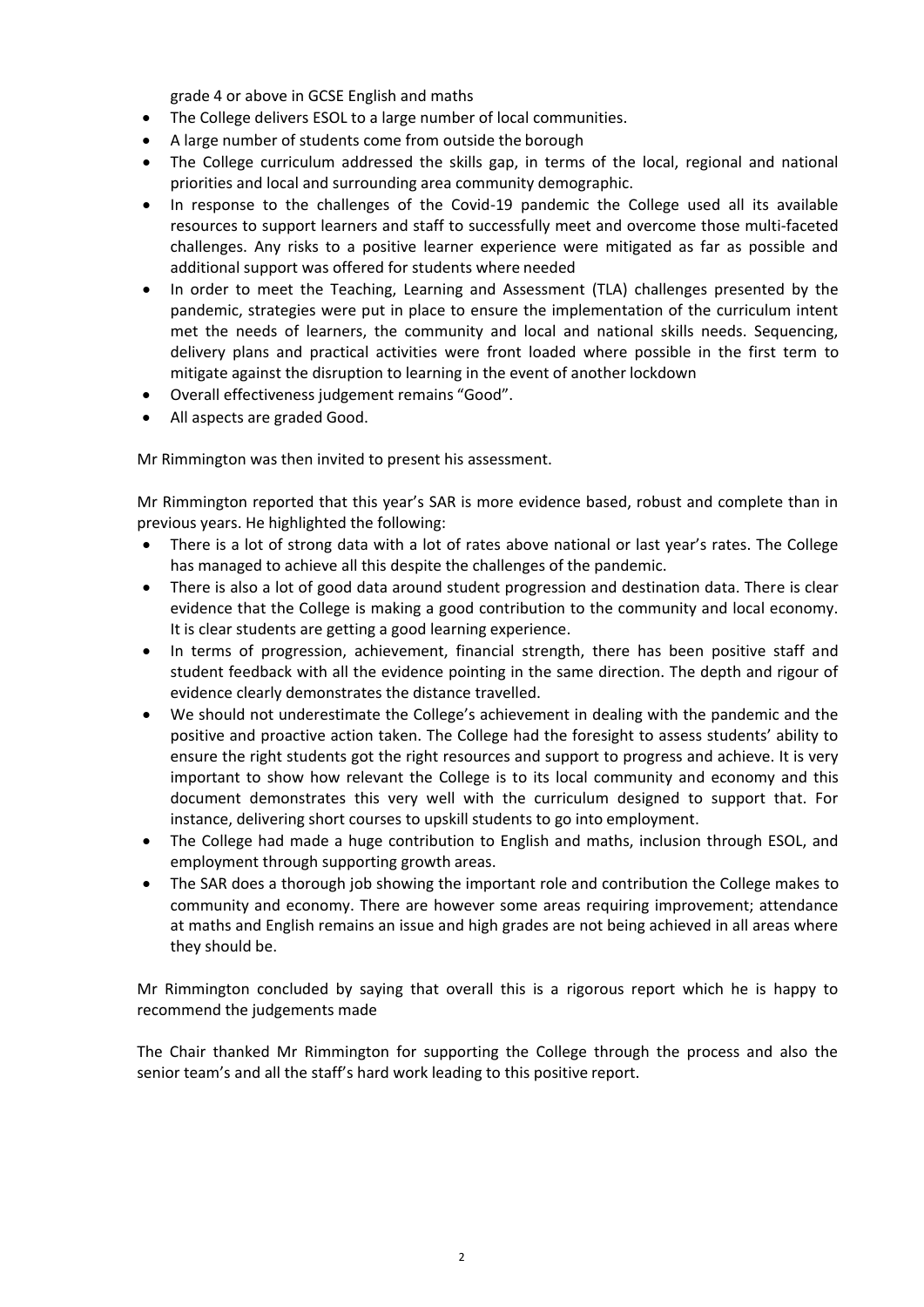### Questions/comments were invited

The Chair asked re GCSE maths and English, as this had been an unusual year and led to higher grade whether some narrative should be included about what will be done to maintain the grade this year. The DPCQ agreed this will be a challenge and there are a few things we have started to do to address this, including offering November resits to give students an additional opportunity to sit an exam. The College has also been given additional learning funds to support small groups. There is also challenge with language as a greater number of students are on the GCSE courses. In terms of attendance, the curriculum area will take greater ownership of the English and maths and whole programme, so this starts right from enrolment with clear expectations set from the start. The Principal said that whilst the DPCQ has outlined some of the actions taken to address the challenges it is important to recognise that we will not be comparing like for like. The results should be compared to a `normal' year. A Governor asked whether when comparing the last known national averages which are for 2018-19 results, there is a risk that we may drop compared to current national rates, the Principal said it was a risk but highly unlikely as it looks like we have performed positively. Moreover, as national averages have not been published since Covid, the college can only compare to the last published data at this time.

A Governor said that regarding attendance it would be helpful to be more explicit as to what the issues are, how we know this and how the evidence links what we are doing directly to address the challenge. The DPCQ agreed to add some more narrative on this. There is lot of activity and we use a lot of feedback through the student voice work. The DPCQ gave some examples of how these challenges are addressed with a drive on getting teachers to contextualise English and maths. Actions are agreed based on areas for improvement and then progress and impact against those actions are monitored throughout the year; where actions do not have the required impact, these are changed as the QIP needs to be an agile working document.

A Governor asked whether the College is targeting outstanding and if so, what are the sticking points to that. The DPCQ said that's the aim we aspire to for all our learners but until all areas for improvement are addressed, consistent and well embedded, we can't achieve outstanding. The last couple of years the College has done really well to get staff and students through so well, given all the challenges of Covid, but Governors should not underestimate the amount of work and progress this has involved

A Governor said that a lot of resource has gone into supporting the wellbeing of staff and students and asked whether this should be more explicit in the SAR. IR said that there are definitely parts in the SAR of the College's management of Covid that were outstanding as discussed earlier. The Principal said that we want to ensure our learners have an outstanding experience, not just work towards an Ofsted grade. Ofsted should look at the journey and distance travelled over the past couple of years. Actions taken demonstrate the progress we are making, to help us drive the college forward.

There was a further discussion around the language and repetition in the SAR. The Principal responded that the language used is purposely so and in line with Ofsted expectations; the repetition is necessary as it applies and is relevant to different areas as some evidence spans across different areas.

In response to a query re T Levels from a governor, it was confirmed the College has registered for T Levels for delivery from 2023-24.

The Chair commended the phenomenal effort and very strong data and reiterated the request for any further comments to be submitted by the following Monday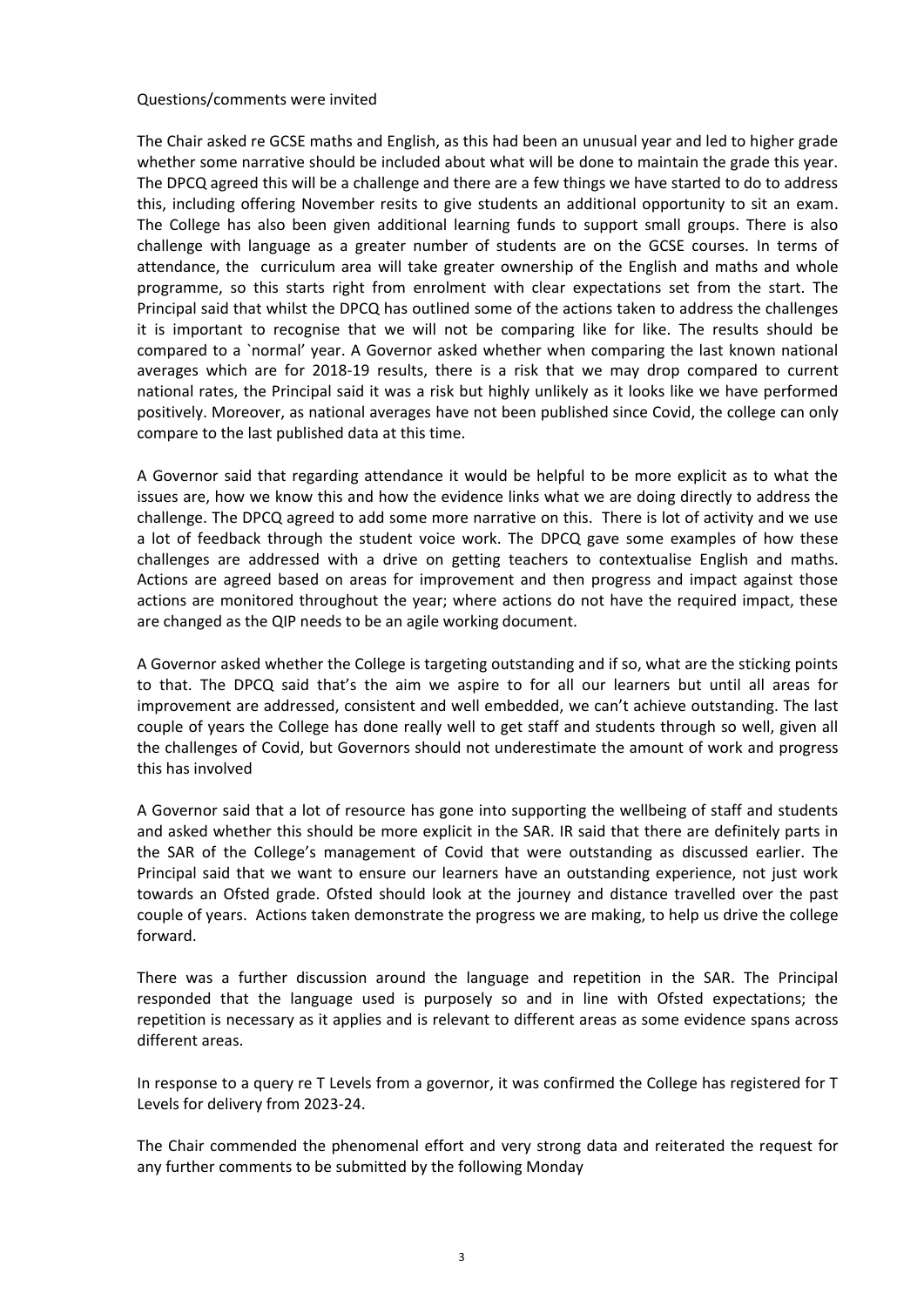**The Committee:**

- **Agreed the key judgements and recommended approval of the SAR to the Board, subject to the amendments discussed and any further comments.**
- **Noted the strengths and areas for improvement.**
- **Noted the SAR grades per area for 2020-21.**
- **Noted the Quality Improvement Plan for 2021- 22**

# *IR and the Student Governors left the meeting*

# **5. CURRICULUM AND QUALITY END OF YEAR UPDATE**

The DPCQ introduced the report and said that in all cases outcomes are in line or above national rates. He then highlighted the following points:

- The overall outcome<sub>r</sub>-which is above National Average (NA) and above the Provider Group (PG).
- 16-18 outcome which is better than PG and better than2019-20.
- 19+ outcome for 2020-21 which is above PG and better than2019-20.
- GCSE English pass rates (9-4) for all ages have increased from 2019-20.
- GCSE Maths pass rates (9-4) for all ages have increased from 2019-20.
- The overall attendance of the College in 2020-21 is better than 2019-20. E&M attendance requires improvement, so we need to carry on working with students on this
- Apprenticeships is above national rates knowing the challenge in the sector and with loss of businesses and jobs this is a good achievement
- Support offered to the students and the quality assurance and improvement cycle was followed through the academic year despite the challenges of Covid-19.
- On top of delivering the long quals one of the key positive aspects has been to deliver meaningful short courses to support learners going into employment, supporting mental health and wellbeing.

## **Questions/ Comments were invited:**

The Chair said the results were impressive given the year we've had. It is good to see that what was presented at the last Board has transpired and she offered her congratulations to all. She then asked about the risk around the use of agency staff. The DPCQ responded that in terms of TLA quality the problem is a shortage of skilled staff and qualified industry lecturers; an equal challenge is the cost of staffing

Another Governor echoed the impressive outcomes particularly with the amount of other challenges the college has had. She commented that she was impressed by all the collaborations going on to learn and share good practice with other FE Colleges. The DPCQ said that the drive is to get more staff and managers out as well as students. A Governor suggested that it may be good to compare TLA practices with a College with a similar demographic. The Principal suggested that it is also good to look at a different way of doing things and we can learn from good practice out of London too. The Chair agreed these were great initiatives.

## **The Committee:**

- **• Noted: The positive progress on the key aspects of curriculum and Quality.**
- **• Noted: The final outcomes for 2020/21.**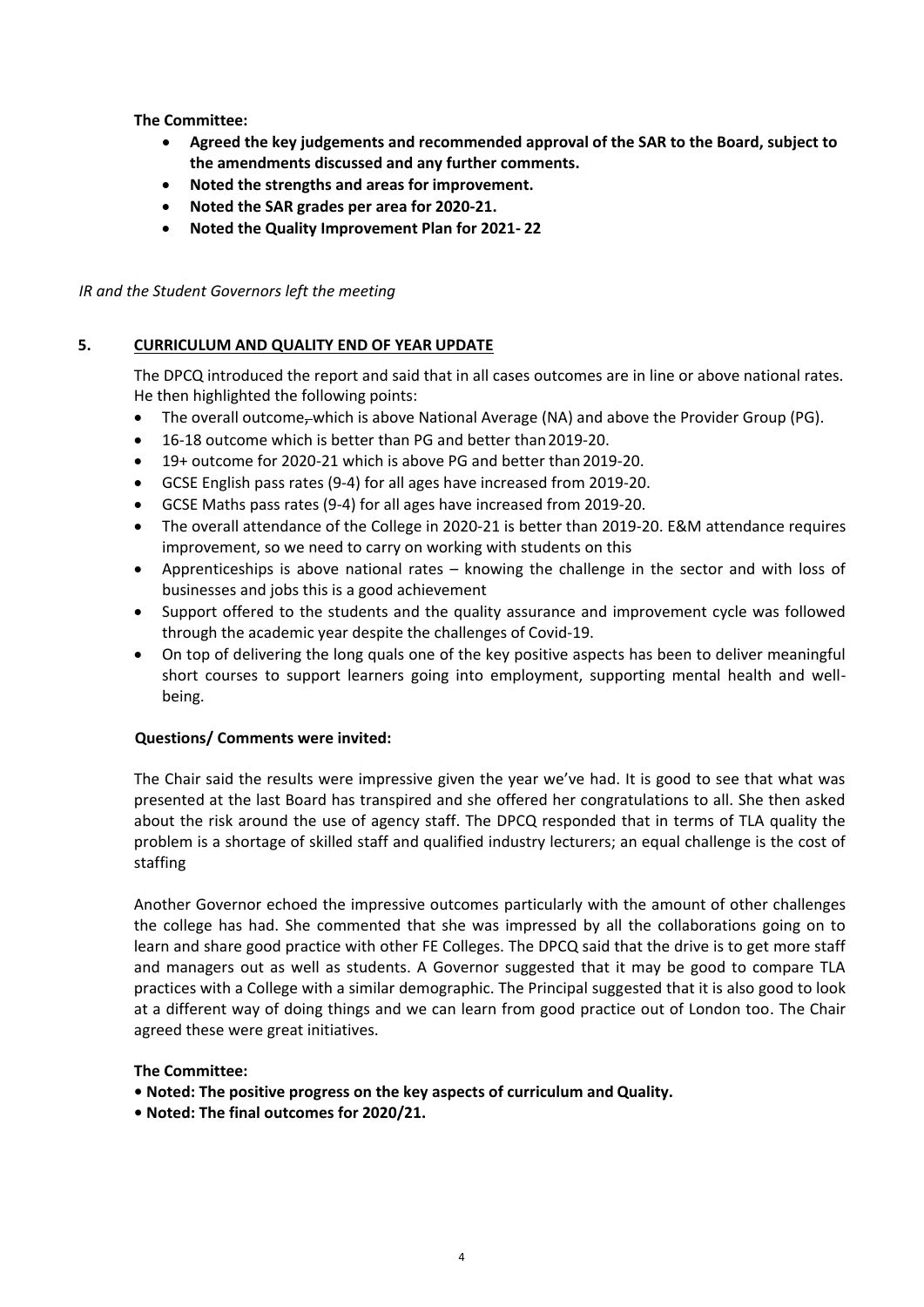# **6. CURRICULUM AND QUALITY UPDATE - TERM 1**

The DPCQ introduced the report which provides a summary of the start to the year he highlighted progress against key performance indicators including:

- Retention
- Attendance
- Early exams and assessments
- Additional support provided
- Additional qualifications
- Comparisons to the previous year

He also outlined progress on the quality cycle including:

- The first Performance Boards took place in week commencing 4 October 2021 and focused on:
	- Attendance, Punctuality, Retention
	- Condition of Funding and Banding
- As well as the introduction of new Study Programme and Adult qualifications, additional courses have been introduced to further support employability and progression and in response to employer feedback. These courses have been planned into the curriculum delivery and will be delivered as part of the tutorial process by Christmas.
- The College has considered the lack of exams over the past two years and has enrolled more 16- 18-year-old students than the previous year for November GCSE resits to provide an additional opportunity to achieve Grade 4. Additional workshops were organised for the students during prior weeks and in the half term to support learners with their preparation. 94 learners sat the maths GCSE resit and 83 learners sat the English GCSE resit
- In addition, all Entry Level English and maths Functional Skills students are preparing for their first exams at the end of November to allow for an earlier assessment opportunity. We are doing this now so we know what support they will need to achieve
- In its Education Recovery Plan, the College has set out the steps it is taking to support students this year in the wake of the pandemic and to help them transition successfully back fully into teaching and learning so that each one can succeed and reach their fullest potential.
- The College recognises that many students have experienced significant disruption to their education during the last two years because of the pandemic. This has resulted for some in a significant loss of learning with respect to the development of key knowledge, understanding and skills at a critical time during their educational journey.
- The College already has an extremely strong system of support both academically and pastorally which we have reviewed and expanded so that each student has the help they need at this time to enable them to achieve and to equip them for the next steps in their life.
- The delivery plan is already being implemented through small group support by respective departments and is being monitored regularly.

A Governor asked if recruitment is going well across the board or in particular areas. The DPCQ outlined the areas where recruitment was strong and those that were down on last year.

A Governor asked about the student Induction process. The DPCQ explained the process.

The Committee discussed the interception and support available for students in need who were identified as part of the induction process. The Staff Governor commented that student also need other support due to external problems and this applies not only to low level but also higher-level learners. The Committee agreed it was good to identify problem early if possible.

## **The Committee noted the progress on the key aspects of curriculum and quality**